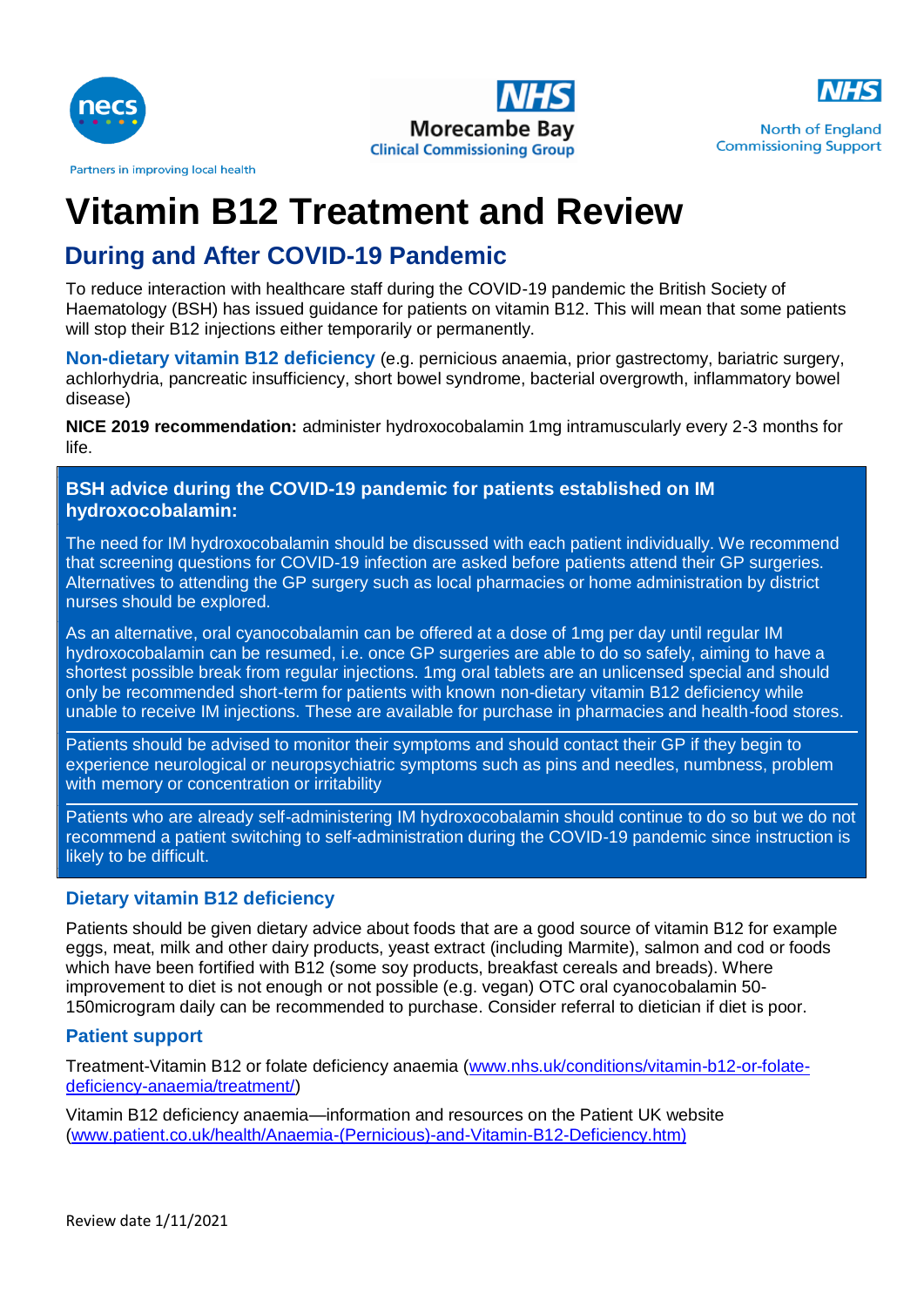#### **VITAMIN B12 TREATMENT AND REVIEW**

**NICE 2019 recommendation:** advise people either to take oral cyanocobalamin tablets 50- 150micrograms daily between meals or have a twice-yearly hydroxocobalamin 1mg injection. In vegans, treatment may need to be life-long, whereas in other people with dietary deficiency replacement treatment can be stopped once the vitamin B12 levels have been corrected and the diet has improved.

#### **BSH advice during the COVID-19 pandemic for patients established on IM hydroxocobalamin:**

An alternative is to recommend cyanocobalamin tablets, 50-150micrograms, daily between meals. We recommend reassessing serum B12 prior to recommencing IM hydroxocobalamin. However, many of these patients may be vitamin B12 replete with adequate levels within the liver, and therefore may be able to safely stop taking vitamin B12 supplements possibly for up to a year (Hoffbrand 2016).

Dietary advice should be given to all patients. Patients on vegetarian and especially vegan diets should continue taking oral supplements which may be purchased in pharmacies and health-food stores.

## **Advice for Review of Vitamin B12 following COVID-19 Pandemic**

It is known that some patients on IM hydroxocobalamin were commenced on treatment with borderline low B12. Due to variability of the assay, and changes to health/diet over time, patients should have their vitamin B12 reviewed as per other medication.

Stopping IM hydroxocobalamin should be discussed with patients, reasons explained and schedule of follow-up blood tests advised. When patients attend for their blood test, check to see if they have been taking any OTC vitamin B12 supplements.



**Items which should not routinely be prescribed in primary care – 'Self Care Policy'**